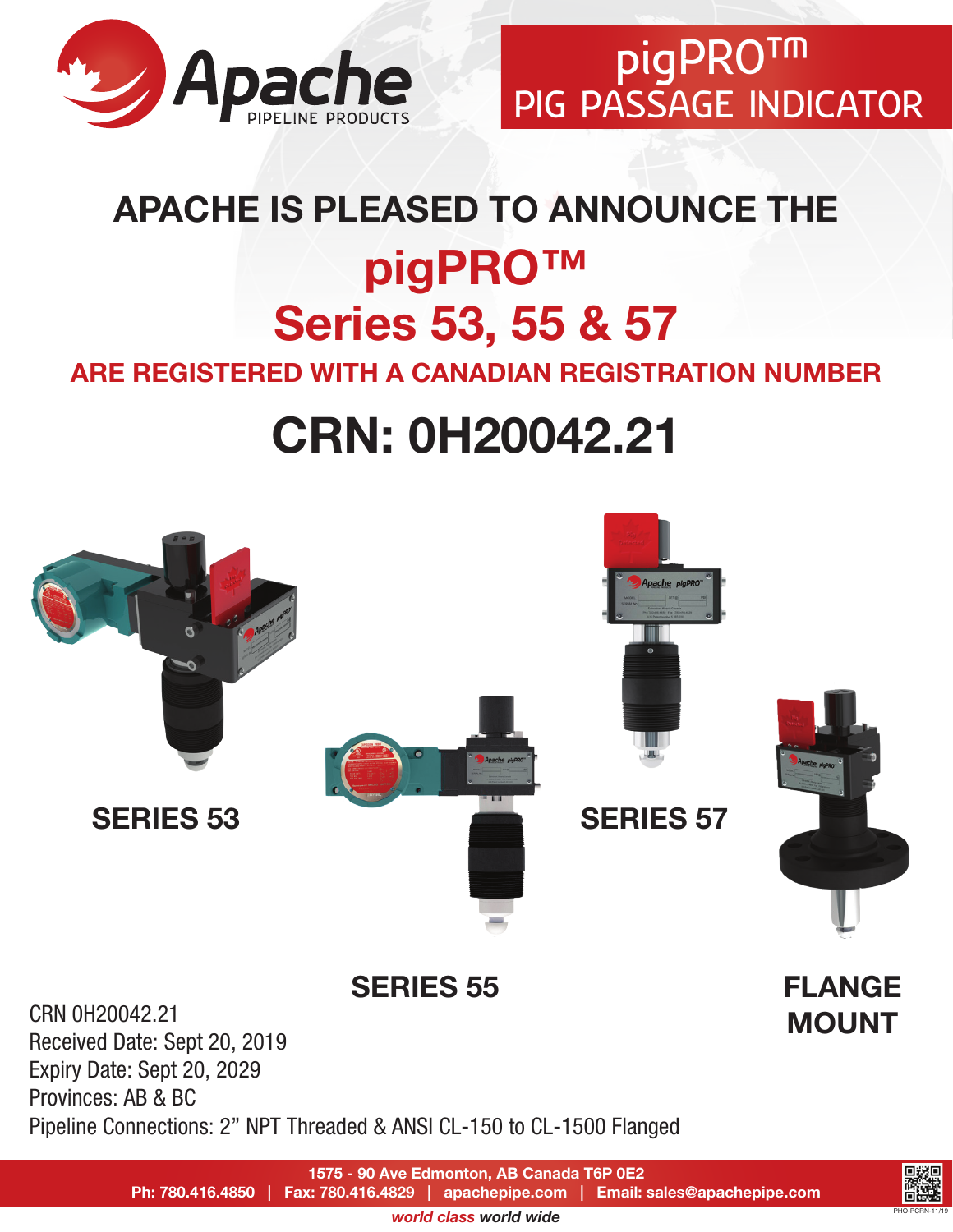

September 20, 2019

EDMONTON, AB T6P 0E2 1575 90 AVENUE **Attention:** Jamie Orr APACHE PIPELINE PRODUCTS LTD

The design submission, tracking number 2019-05103, originally received on July 18, 2019 was surveyed and accepted for registration as follows:

**CRN :**

0H20042.2 **Accepted on:** September 20, 2019 **Reg Type:** NEW DESIGN September 20, 2029

**Drawing No. :** SEE SCOPE

**Fitting type: FLANGED ADAPTOR** 

## **The registration is conditional on your compliance with the following notes:**

*- Materials and pressure temperature ratings are as per Table 1, Scope of Fitting Designs document, attached to the statutory declaration.*

*- As per your calculations, corrosion allowance is 0.031"*

*- The fittings shall be hydrotested at 1.5X design pressure at ambient temperature.*

*- In order to fabricate these category H fittings, the ABSA AQP program must be registered for fabrication of category H fittings.*

*As indicated on AB-41 Statutory Declaration form and submitted documentation, the code of construction are ASME B31.3 and B16.5.*

*- This registration is valid only for fittings fabricated at the location(s) covered by the QC certificate attached to the accepted AB-41 Statutory Declaration form.*

*- This registration is valid only until the indicated expiry date and only if the Manufacturer maintains a valid quality management system approved by an acceptable third-party agency until that date.*

*- Should the approval of the quality management system lapse before the expiry date indicated above, this registration shall become void.*

An invoice covering survey and registration fees will be forwarded from our Revenue Accounts.

If you have any question don't hesitate to contact me by phone at (780) 433-0281 ext 3303 or fax (780) 437-7787 or e-mail Nikic@absa.ca.

Sincerely,

NIKIC, MILAN, P. Eng. DOP Cert. No. D00009641